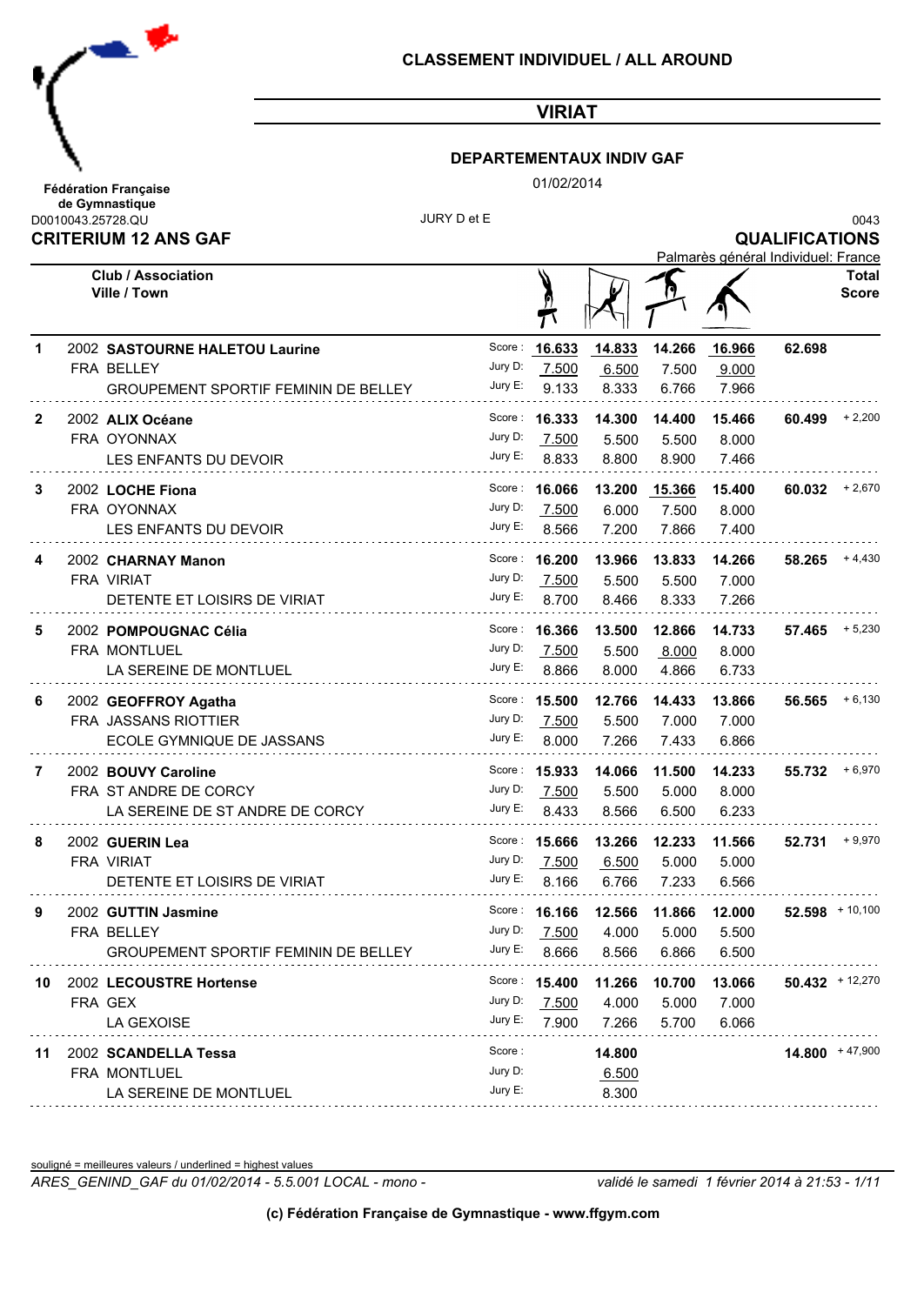| $\bullet$ $\prime$                                                                   | <b>CLASSEMENT INDIVIDUEL / ALL AROUND</b> |                                 |                         |                          |                                     |                                                      |                              |
|--------------------------------------------------------------------------------------|-------------------------------------------|---------------------------------|-------------------------|--------------------------|-------------------------------------|------------------------------------------------------|------------------------------|
|                                                                                      |                                           | <b>VIRIAT</b>                   |                         |                          |                                     |                                                      |                              |
|                                                                                      | <b>DEPARTEMENTAUX INDIV GAF</b>           |                                 |                         |                          |                                     |                                                      |                              |
| <b>Fédération Française</b>                                                          |                                           | 01/02/2014                      |                         |                          |                                     |                                                      |                              |
| de Gymnastique<br>D0010043.25728.QU<br><b>CRITERIUM 12 ANS GAF</b>                   | JURY D et E                               |                                 |                         |                          | Palmarès général Individuel: France | <b>QUALIFICATIONS</b>                                | 0043                         |
| <b>Club / Association</b><br>Ville / Town                                            |                                           |                                 |                         |                          |                                     |                                                      | <b>Total</b><br><b>Score</b> |
| 2002 PROST Loane<br>12<br>FRA OYONNAX<br>LES ENFANTS DU DEVOIR                       | Score:<br>Jury D:<br>Jury E:              | 0.000<br>0.000<br>0.000         | 0.000<br>0.000<br>0.000 | 0.000<br>0.000<br>0.000  | 0.000<br>0.000<br>0.000             |                                                      | $0.000 + 62,700$             |
| D0010047.25730.QU<br><b>NATIONALE B 13 ANS GAF</b>                                   | JURY D et E                               |                                 |                         |                          | Palmarès général Individuel: France | <b>QUALIFICATIONS</b>                                | 0047                         |
| <b>Club / Association</b><br>Ville / Town                                            |                                           |                                 |                         |                          |                                     |                                                      | <b>Total</b><br><b>Score</b> |
| 2001 CAILLAT Elise<br>1<br>FRA JASSANS RIOTTIER<br>ECOLE GYMNIQUE DE JASSANS         | Score:<br>Jury D:<br>Jury E:              | 11.300<br>2.400<br>8.900        | 9.600<br>1.000<br>8.600 | 11.833<br>4.100<br>7.733 | 10.600<br>3.300<br>7.300            |                                                      | 43.333 + 19,370              |
| 2001 ROCHETTE Maddy<br>2<br>FRA BELLEGARDE S/VALSERINE<br>LES MOUETTES DE BELLEGARDE | Jury D:<br>Jury E:                        | Score: 10.900<br>2.400<br>8.500 | 7.200<br>1.000<br>6.200 | 8.833<br>2.500<br>6.333  | 9.366<br>2.400<br>6.966             |                                                      | $36.299 + 26,400$            |
| D0010048.25731.QU<br><b>NATIONALE B 14 ANS GAF</b>                                   | JURY D et E                               |                                 |                         |                          |                                     | <b>QUALIFICATIONS</b><br>Palmarès général Individuel | 0048                         |
| <b>Club / Association</b><br>Ville / Town                                            |                                           |                                 |                         |                          |                                     |                                                      | <b>Total</b><br><b>Score</b> |
| 2000 NOILLET Lou-anne<br>1<br>FRA MONTLUEL<br>LA SEREINE DE MONTLUEL                 | Jury D:<br>Jury E:                        | Score: 11.466<br>2.400<br>9.066 | 9.200<br>1.200<br>8.000 | 10.900<br>2.600<br>8.300 | 9.666<br>3.400<br>6.266             |                                                      | $41.232 + 21,470$            |
| 2000 CRETIN Camille<br>2<br>FRA BELLEGARDE S/VALSERINE<br>LES MOUETTES DE BELLEGARDE | Jury D:<br>Jury E:                        | Score: 11.266<br>2.400<br>8.866 | 8.800<br>0.800<br>8.000 | 10.733<br>2.500<br>8.233 | 10.000<br>2.400<br>7.600            |                                                      | $40.799 + 21,900$            |
| 2000 BORNARD Marie<br>3<br>FRA BELLEGARDE S/VALSERINE<br>LES MOUETTES DE BELLEGARDE  | Jury D:<br>Jury E:                        | Score: 12.433<br>4.000<br>8.433 | 8.366<br>1.200<br>7.166 | 10.333<br>2.500<br>7.833 | 9.633<br>2.300<br>7.333             |                                                      | $40.765$ + 21,930            |
| 2000 SOLOVYEVA Yulia<br>4<br><b>RUS THOIRY</b><br>AVENIR GESSIEN DE THOIRY           | Jury D:<br>Jury E:                        | Score: 12.600<br>4.000<br>8.600 | 7.700<br>1.000<br>6.700 | 7.833<br>2.900<br>4.933  | 8.400<br>2.500<br>5.900             |                                                      | $36.533 + 26,170$            |
|                                                                                      |                                           |                                 |                         |                          |                                     |                                                      |                              |

souligné = meilleures valeurs / underlined = highest values

*ARES\_GENIND\_GAF du 01/02/2014 - 5.5.001 LOCAL - mono - validé le samedi 1 février 2014 à 21:53 - 2/11*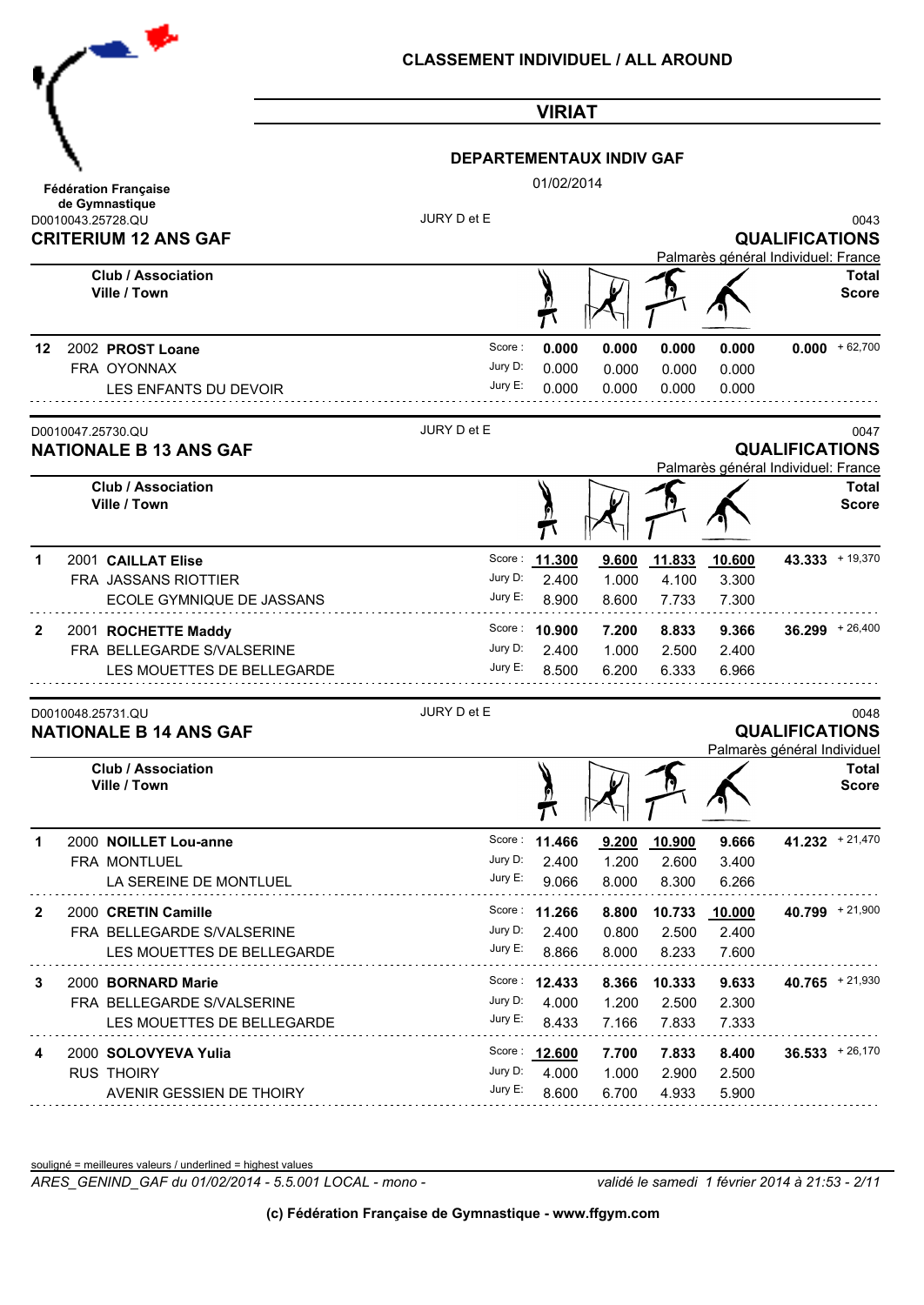|              | $\bullet$                                          | <b>CLASSEMENT INDIVIDUEL / ALL AROUND</b> |                        |                           |                |                |                                                              |                              |
|--------------|----------------------------------------------------|-------------------------------------------|------------------------|---------------------------|----------------|----------------|--------------------------------------------------------------|------------------------------|
|              |                                                    |                                           | <b>VIRIAT</b>          |                           |                |                |                                                              |                              |
|              |                                                    | <b>DEPARTEMENTAUX INDIV GAF</b>           |                        |                           |                |                |                                                              |                              |
|              | <b>Fédération Française</b>                        |                                           | 01/02/2014             |                           |                |                |                                                              |                              |
|              | de Gymnastique<br>D0010048.25731.QU                | JURY D et E                               |                        |                           |                |                |                                                              | 0048                         |
|              | <b>NATIONALE B 14 ANS GAF</b>                      |                                           |                        |                           |                |                | <b>QUALIFICATIONS</b><br>Palmarès général Individuel         |                              |
|              | <b>Club / Association</b><br>Ville / Town          |                                           |                        |                           |                |                |                                                              | <b>Total</b><br><b>Score</b> |
| 5            | 2000 ALBERTO Zoe                                   | Score:                                    | 11.200                 |                           | 9.500          | 9.833          |                                                              | $30.533 + 32,170$            |
|              | FRA MONTLUEL                                       | Jury D:<br>Jury E:                        | 2.400<br>8.800         |                           | 2.300          | 2.200          |                                                              |                              |
|              | LA SEREINE DE MONTLUEL                             |                                           |                        |                           | 7.200          | 7.633          |                                                              |                              |
|              | D0010048.25731.QU<br><b>NATIONALE B 14 ANS GAF</b> | JURY D et E                               |                        |                           |                |                | <b>QUALIFICATIONS</b><br>Palmarès général Individuel: France | 0048                         |
|              | <b>Club / Association</b>                          |                                           |                        |                           |                |                |                                                              | <b>Total</b>                 |
|              | Ville / Town                                       |                                           |                        |                           |                |                |                                                              | <b>Score</b>                 |
| 1            | 2000 NOILLET Lou-anne                              |                                           | Score: 11.466          | 9.200                     | 10.900         | 9.666          | $41.232 + 21,470$                                            |                              |
|              | FRA MONTLUEL<br>LA SEREINE DE MONTLUEL             | Jury D:<br>Jury E:                        | 2.400<br>9.066         | 1.200<br>8.000            | 2.600<br>8.300 | 3.400<br>6.266 |                                                              |                              |
| $\mathbf{2}$ | 2000 CRETIN Camille                                |                                           | Score: 11.266          | 8.800                     | 10.733         | 10.000         | 40.799 + 21,900                                              |                              |
|              | FRA BELLEGARDE S/VALSERINE                         | Jury D:                                   | 2.400                  | 0.800                     | 2.500          | 2.400          |                                                              |                              |
|              | LES MOUETTES DE BELLEGARDE                         | Jury E:                                   | 8.866                  | 8.000                     | 8.233          | 7.600          |                                                              |                              |
| 3            | 2000 BORNARD Marie                                 |                                           | Score: 12.433          |                           | 8.366 10.333   | 9.633          | $40.765$ + 21,930                                            |                              |
|              | FRA BELLEGARDE S/VALSERINE                         | Jury E:                                   |                        | Jury D: 4.000 1.200 2.500 |                | 2.300          |                                                              |                              |
|              | LES MOUETTES DE BELLEGARDE                         |                                           | 8.433                  | 7.166                     | 7.833          | 7.333          |                                                              |                              |
| 4            | 2000 ALBERTO Zoe<br>FRA MONTLUEL                   | Jury D:                                   | Score: 11.200<br>2.400 |                           | 9.500<br>2.300 | 9.833<br>2.200 |                                                              | $30.533 + 32,170$            |
|              | LA SEREINE DE MONTLUEL                             | Jury E:                                   | 8.800                  |                           | 7.200          | 7.633          |                                                              |                              |
|              |                                                    |                                           |                        |                           |                |                |                                                              |                              |
|              | D0010049.25732.QU<br><b>NATIONALE B 15 ANS GAF</b> | JURY D et E                               |                        |                           |                |                | <b>QUALIFICATIONS</b>                                        | 0049                         |
|              | <b>Club / Association</b>                          |                                           |                        |                           |                |                | Palmarès général Individuel: France                          | <b>Total</b>                 |
|              | Ville / Town                                       |                                           |                        |                           |                |                |                                                              | <b>Score</b>                 |
| 1            | 1999 VAUDAINE Pauline                              | Score:                                    | 12.433                 | 9.933                     | 11.833         | 11.466         |                                                              | $45.665$ + 17,030            |
|              | FRA JASSANS RIOTTIER                               | Jury D:<br>Jury E:                        | 4.200                  | 1.800                     | 4.700          | 3.900          |                                                              |                              |
|              | ECOLE GYMNIQUE DE JASSANS                          |                                           | 8.233                  | 8.133                     | 7.133          | 7.566          |                                                              |                              |
| 2            | 1999 JEANJACQUES Appoline                          |                                           | Score: 13.266          | 8.633                     | 10.800         | 10.633         | $43.332 + 19,370$                                            |                              |
|              | FRA MONTLUEL<br>LA SEREINE DE MONTLUEL             | Jury D:<br>Jury E:                        | 4.000<br>9.266         | 1.300<br>7.333            | 3.200<br>7.600 | 3.300<br>7.333 |                                                              |                              |
|              |                                                    |                                           |                        |                           |                |                |                                                              |                              |

souligné = meilleures valeurs / underlined = highest values

*ARES\_GENIND\_GAF du 01/02/2014 - 5.5.001 LOCAL - mono - validé le samedi 1 février 2014 à 21:53 - 3/11*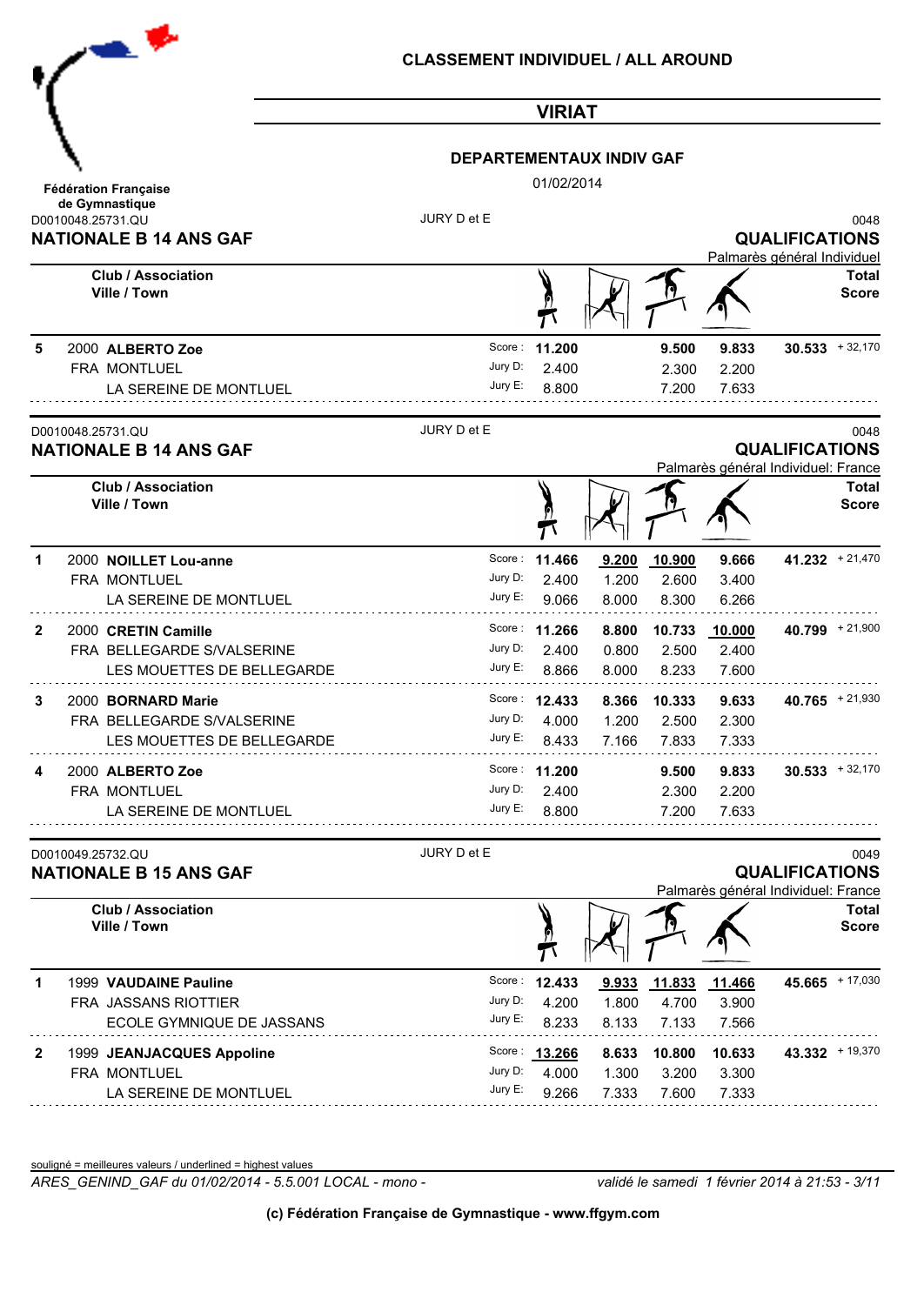

### **DEPARTEMENTAUX INDIV GAF**

01/02/2014

|   | D0010049.25732.QU<br><b>NATIONALE B 15 ANS GAF</b> | JURY D et E |                 |        |                        |                                     | <b>QUALIFICATIONS</b> | 0049                         |
|---|----------------------------------------------------|-------------|-----------------|--------|------------------------|-------------------------------------|-----------------------|------------------------------|
|   | <b>Club / Association</b><br>Ville / Town          |             | <u>n</u>        |        |                        | Palmarès général Individuel: France |                       | Total<br><b>Score</b>        |
| 3 | 1999 ALBIETZ Marie                                 | Score:      | 12.833          | 8.000  | 9.166                  | 9.966                               |                       | $39.965 + 22,730$            |
|   | FRA GEX                                            | Jury D:     | 4.200           | 0.900  | 3.400                  | 3.300                               |                       |                              |
|   | LA GEXOISE                                         | Jury E:     | 8.633           | 7.100  | 5.766                  | 6.666                               |                       |                              |
| 4 | 1999 POULACHON Oriane                              | Score:      | 0.000           | 0.000  | 0.000                  | 0.000                               |                       | $0.000 + 62,700$             |
|   | FRA JASSANS RIOTTIER                               | Jury D:     | 0.000           | 0.000  | 0.000                  | 0.000                               |                       |                              |
|   | ECOLE GYMNIQUE DE JASSANS                          | Jury E:     | 0.000           | 0.000  | 0.000                  | 0.000                               |                       |                              |
| 5 | 1999 VALLET Jeanne                                 | Score:      | 0.000           | 0.000  | 0.000                  | 0.000                               |                       | $0.000 + 62,700$             |
|   | FRA JASSANS RIOTTIER                               | Jury D:     | 0.000           | 0.000  | 0.000                  | 0.000                               |                       |                              |
|   | ECOLE GYMNIQUE DE JASSANS                          | Jury E:     | 0.000           | 0.000  | 0.000                  | 0.000                               |                       |                              |
|   | D0011150.26654.QU<br><b>DIR Critérium Poussine</b> | JURY D et E |                 |        |                        |                                     | <b>QUALIFICATIONS</b> | 1150                         |
|   |                                                    |             |                 |        |                        | Palmarès général Individuel: France |                       |                              |
|   | <b>Club / Association</b><br>Ville / Town          |             |                 |        |                        |                                     |                       | <b>Total</b><br><b>Score</b> |
| 1 | 2005 VINCETTI Erika                                |             | Score: 16.366   | 13.433 | 15.533                 | 16.766                              | 62.098                | $+0,600$                     |
|   | FRA OYONNAX                                        | Jury D:     | 7.500           | 4.500  | 7.500                  | 8.000                               |                       |                              |
|   | LES ENFANTS DU DEVOIR                              | Jury E:     | 8.866           | 8.933  | 8.033                  | 8.766                               |                       |                              |
| 2 | 2005 SASTOURNE HALETOU Coline                      |             | Score: 14.666   | 11.833 | 11.833                 | 13.100                              |                       | $51.432 + 11.270$            |
|   | FRA BELLEY                                         | Jury D:     | 6.000           | 3.500  | 4.500                  | 5.000                               |                       |                              |
|   | <b>GROUPEMENT SPORTIF FEMININ DE BELLEY</b>        | Jury E:     | 8.666           | 8.333  | 7.333                  | 8.100                               |                       |                              |
| 3 | 2005 MONTAIGNE Lola                                |             | Score: 13.666   | 11.666 | 11.133                 | 12.833                              |                       | 49.298 + 13,400              |
|   | <b>FRA VIRIAT</b>                                  | Jury D:     | 4.500           | 3.500  | 4.500                  | 4.500                               |                       |                              |
|   | DETENTE ET LOISIRS DE VIRIAT                       | Jury E:     | 9.166           | 8.166  | 6.633                  | 8.333                               |                       |                              |
| 4 | 2005 VEUILLET Juliette                             |             | Score: $13.333$ |        | 11.633  11.066  12.633 |                                     |                       | $48.665$ + 14,030            |
|   | FRA VIRIAT                                         | Jury D:     | 4.500           | 3.500  | 4.500                  | 4.500                               |                       |                              |
|   | DETENTE ET LOISIRS DE VIRIAT                       | Jury E:     | 8.833           | 8.133  | 6.566                  | 8.133                               |                       |                              |
| 5 | 2005 GUILBERT Liv                                  |             | Score: 13.266   | 11.033 | 11.633                 | 12.566                              |                       | $48.498$ + 14,200            |
|   | FRA GEX                                            | Jury D:     | 4.500           | 3.500  | 4.000                  | 4.000                               |                       |                              |
|   | LA GEXOISE                                         | Jury E:     | 8.766           | 7.533  | 7.633                  | 8.566                               |                       |                              |
| 6 | 2005 LEROY Marine                                  |             | Score: 13.300   | 10.066 | 11.666                 | 12.233                              |                       | 47.265 + 15,430              |
|   | FRA GEX                                            | Jury D:     | 4.500           | 3.500  | 4.000                  | 4.000                               |                       |                              |
|   | LA GEXOISE                                         | Jury E:     | 8.800           | 6.566  | 7.666                  | 8.233                               |                       |                              |

souligné = meilleures valeurs / underlined = highest values

*ARES\_GENIND\_GAF du 01/02/2014 - 5.5.001 LOCAL - mono - validé le samedi 1 février 2014 à 21:53 - 4/11*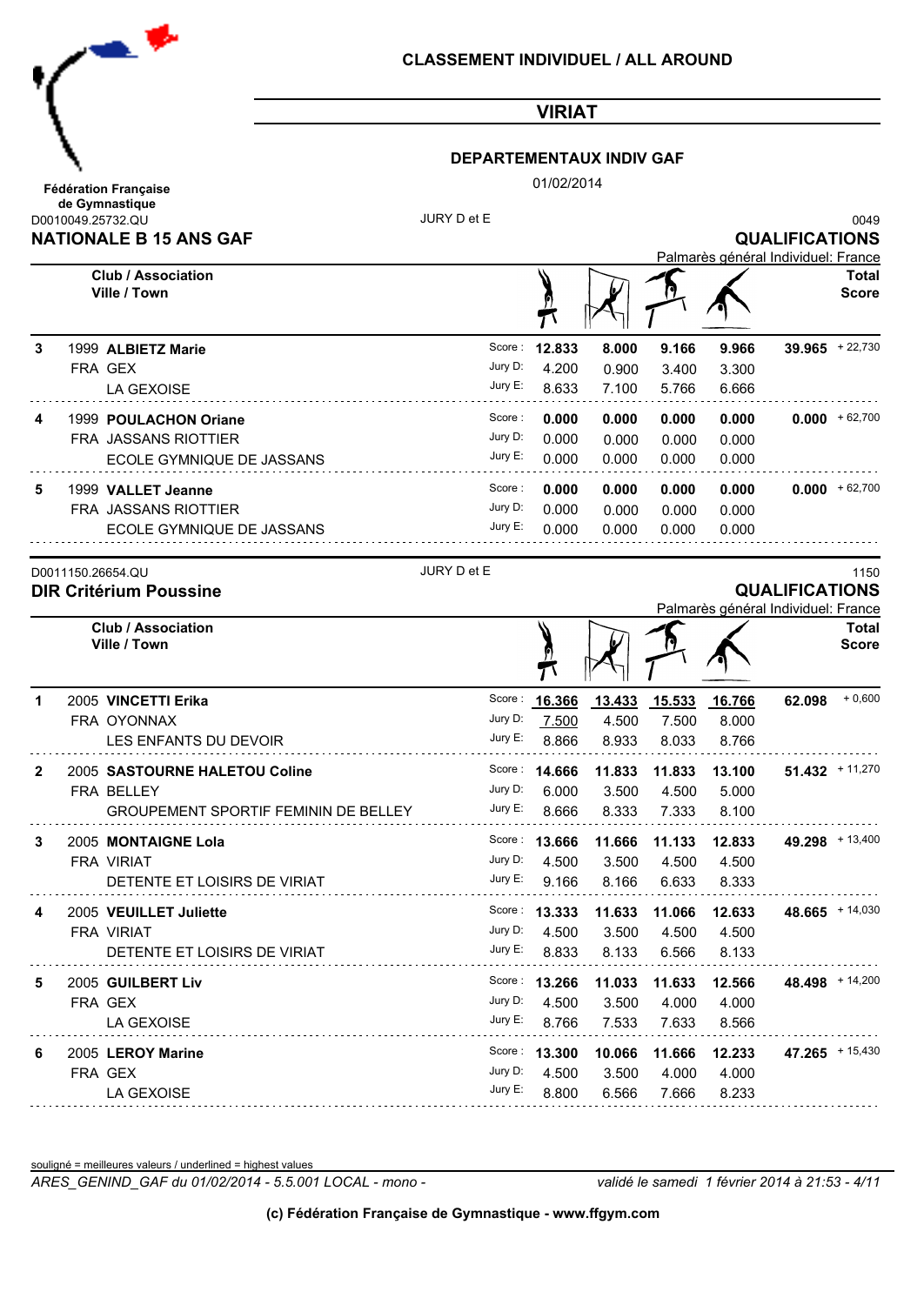| ₹                                             |  |
|-----------------------------------------------|--|
|                                               |  |
|                                               |  |
| <b>Fédération Française</b><br>de Gymnastique |  |

### **DEPARTEMENTAUX INDIV GAF**

01/02/2014

|              | ue Oynmasuque<br>D0011150.26654.QU<br><b>DIR Critérium Poussine</b> | JURY D et E |               |        |                      |                                     | <b>QUALIFICATIONS</b> | 1150                  |
|--------------|---------------------------------------------------------------------|-------------|---------------|--------|----------------------|-------------------------------------|-----------------------|-----------------------|
|              |                                                                     |             |               |        |                      | Palmarès général Individuel: France |                       |                       |
|              | <b>Club / Association</b><br>Ville / Town                           |             |               |        |                      |                                     |                       | Total<br><b>Score</b> |
| 7            | 2005 FAGGION Kyara                                                  | Score:      | 13.233        | 10.966 | 10.733               | 11.333                              | $46.265 + 16,430$     |                       |
|              | FRA BELLEY                                                          | Jury D:     | 4.500         | 3.500  | 3.500                | 4.000                               |                       |                       |
|              | <b>GROUPEMENT SPORTIF FEMININ DE BELLEY</b>                         | Jury E:     | 8.733         | 7.466  | 7.233                | 7.333                               |                       |                       |
| 8            | 2005 FERRER MONASTERIO Julie                                        |             | Score: 13.133 | 10.533 | 11.000               | 9.666                               | $44.332 + 18,370$     |                       |
|              | FRA GEX                                                             | Jury D:     | 4.500         | 3.500  | 4.000                | 3.500                               |                       |                       |
|              | LA GEXOISE                                                          | Jury E:     | 8.633         | 7.033  | 7.000                | 6.166                               |                       |                       |
|              | D0011170.26639.QU<br>DIR Fédérale Cadette 14 ans                    | JURY D et E |               |        |                      | Palmarès général Individuel: France | <b>QUALIFICATIONS</b> | 1170                  |
|              | <b>Club / Association</b><br>Ville / Town                           |             |               |        |                      |                                     |                       | Total<br><b>Score</b> |
| 1            | 2000 KARLESKIND Charline                                            |             | Score: 11.650 | 10.866 | 9.900                | 11.900                              | 44.316 + 18,380       |                       |
|              | FRA MONTLUEL                                                        | Jury D:     | 2.000         | 2.600  | 2.000                | 3.400                               |                       |                       |
|              | LA SEREINE DE MONTLUEL                                              | Jury E:     | 9.650         | 8.266  | 7.900                | 8.500                               |                       |                       |
| $\mathbf{2}$ | 2000 CASTRO Mathilde                                                | Score :     | 10.900        | 10.066 | 11.500               | 11.800                              | 44.266 + 18,430       |                       |
|              | FRA MONTLUEL                                                        | Jury D:     | 2.000         | 1.700  | 3.400                | 3.500                               |                       |                       |
|              | LA SEREINE DE MONTLUEL                                              | Jury E:     | 8.900         | 8.366  | 8.100                | 8.300                               |                       |                       |
| 3            | 2000 GALETY Sara                                                    |             | Score: 11.200 | 10.766 | 10.333               | 11.966                              | 44.265 + 18,430       |                       |
|              | FRA MONTLUEL                                                        | Jury D:     | 2.000         | 1.800  | 3.000                | 3.400                               |                       |                       |
|              | LA SEREINE DE MONTLUEL                                              | Jury E:     | 9.200         | 8.966  | 7.333                | 8.566                               |                       |                       |
| 4            | 2000 POUGET Justine                                                 |             | Score: 10.650 | 10.033 | 10.200               | 11.633                              | $42.516 + 20,180$     |                       |
|              | FRA ST ANDRE DE CORCY                                               | Jury D:     | 2.000         | 1.800  | 2.900                | 3.100                               |                       |                       |
|              | LA SEREINE DE ST ANDRE DE CORCY                                     | Jury E:     | 8.650         | 8.233  | 7.300                | 8.533                               |                       |                       |
| 5            | 2000 NAZARET Chloé                                                  |             | Score: 10.600 |        | 10.300 10.100 10.033 |                                     | $41.033 + 21,670$     |                       |
|              | FRA ST ANDRE DE CORCY                                               | Jury D:     | 2.000         | 2.400  | 2.400                | 1.700                               |                       |                       |
|              | LA SEREINE DE ST ANDRE DE CORCY                                     | Jury E:     | 8.600         | 7.900  | 7.700                | 8.333                               |                       |                       |
| 6            | 2000 BARLET Blandine                                                |             | Score: 10.300 | 9.666  | 9.200                | 11.500                              | 40.666 $+22,030$      |                       |
|              | FRA BELLEY                                                          |             | Jury D: 2.000 | 1.900  | 2.900                | 3.000                               |                       |                       |
|              | <b>GROUPEMENT SPORTIF FEMININ DE BELLEY</b>                         |             | Jury E: 8.300 | 7.766  | 6.300                | 8.500                               |                       |                       |
| 7            | 2000 FLEURY Clara                                                   |             | Score: 10.350 | 9.033  | 9.900                | 10.900                              | $40.183 + 22,520$     |                       |
|              | FRA GEX                                                             | Jury D:     | 2.000         | 1.700  | 2.600                | 2.900                               |                       |                       |
|              | LA GEXOISE                                                          | Jury E:     | 8.350         | 7.333  | 7.300                | 8.000                               |                       |                       |

souligné = meilleures valeurs / underlined = highest values

*ARES\_GENIND\_GAF du 01/02/2014 - 5.5.001 LOCAL - mono - validé le samedi 1 février 2014 à 21:53 - 5/11*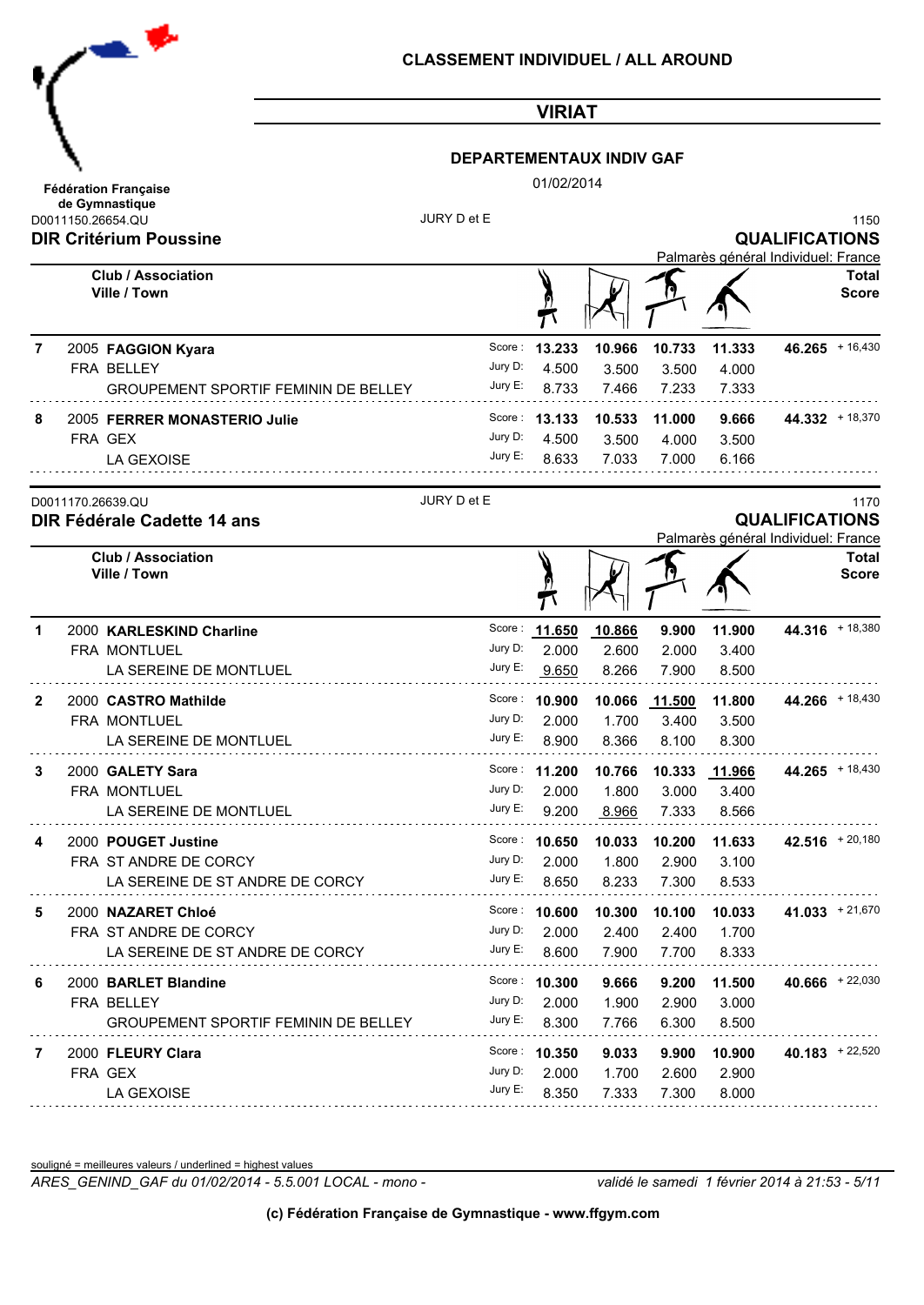

### **DEPARTEMENTAUX INDIV GAF**

01/02/2014

|    | ue Oymnasuque<br>JURY D et E<br>D0011170.26639.QU |         |                 |        |               |                                     |                       | 1170                  |
|----|---------------------------------------------------|---------|-----------------|--------|---------------|-------------------------------------|-----------------------|-----------------------|
|    | DIR Fédérale Cadette 14 ans                       |         |                 |        |               | Palmarès général Individuel: France | <b>QUALIFICATIONS</b> |                       |
|    | <b>Club / Association</b><br>Ville / Town         |         |                 |        |               |                                     |                       | Total<br><b>Score</b> |
| 8  | 2000 DAMIANS Mathilde                             | Score:  | 10.500          | 7.700  | 11.300        | 9.833                               |                       | $39.333 + 23.370$     |
|    | FRA BELLEY                                        | Jury D: | 2.000           | 1.900  | 2.900         | 3.000                               |                       |                       |
|    | <b>GROUPEMENT SPORTIF FEMININ DE BELLEY</b>       | Jury E: | 8.500           | 5.800  | 8.400         | 6.833                               |                       |                       |
| 9  | 2000 GARNAVAULT Marion                            |         | Score: 10.550   | 8.666  | 9.200         | 10.700                              |                       | $39.116 + 23.580$     |
|    | FRA ST ANDRE DE CORCY                             | Jury D: | 2.000           | 1.800  | 2.400         | 2.900                               |                       |                       |
|    | LA SEREINE DE ST ANDRE DE CORCY                   | Jury E: | 8.550           | 6.866  | 6.800         | 7.800                               |                       |                       |
| 10 | 2000 BENHADDAD Camelia                            | Score:  | 0.000           | 0.000  | 0.000         | 0.000                               |                       | $0.000 + 62,700$      |
|    | FRA OYONNAX                                       | Jury D: | 0.000           | 0.000  | 0.000         | 0.000                               |                       |                       |
|    | LES ENFANTS DU DEVOIR                             | Jury E: | 0.000           | 0.000  | 0.000         | 0.000                               |                       |                       |
|    | JURY D et E<br>D0011180.26641.QU                  |         |                 |        |               |                                     |                       | 1180                  |
|    | DIR Fédérale Junior 16 ans                        |         |                 |        |               |                                     | <b>QUALIFICATIONS</b> |                       |
|    | <b>Club / Association</b>                         |         |                 |        |               | Palmarès général Individuel: France |                       | <b>Total</b>          |
|    | Ville / Town                                      |         |                 |        |               |                                     |                       | <b>Score</b>          |
| 1  | 1998 VELON Amelie                                 | Score:  | 12.100          | 11.133 | 10.733        | 12.100                              |                       | 46.066 + 16,630       |
|    | FRA JASSANS RIOTTIER                              | Jury D: | 3.500           | 2.600  | 2.000         | 3.400                               |                       |                       |
|    | ECOLE GYMNIQUE DE JASSANS                         | Jury E: | 8.600           | 8.533  | 8.733         | 8.700                               |                       |                       |
| 2  | 1998 TOINARD Lina                                 |         | Score: 11.750   |        | 10.166 11.433 | 11.633                              |                       | 44.982 + 17,720       |
|    | <b>FRA VIRIAT</b>                                 | Jury D: | 3.500           | 1.800  | 2.400         | 3.500                               |                       |                       |
|    | DETENTE ET LOISIRS DE VIRIAT                      | Jury E: | 8.250           | 8.366  | 9.033         | 8.133                               |                       |                       |
| 3  | 1998 CHARVET Ambre                                |         | Score: 11.100   | 11.066 | 9.866         | 12.066                              |                       | 44.098 + 18,600       |
|    | <b>FRA VIRIAT</b>                                 | Jury D: | 2.000           | 2.400  | 2.800         | 3.200                               |                       |                       |
|    | DETENTE ET LOISIRS DE VIRIAT                      | Jury E: | 9.100           | 8.666  | 7.066         | 8.866                               |                       |                       |
| 4  | 1998 CHAPELLE Lea                                 |         | Score: 11.500   | 9.600  |               | 10.900 12.066                       |                       | 44.066 + 18,630       |
|    | FRA JASSANS RIOTTIER                              |         | Jury D: 2.000   | 1.800  | 3.300         | 3.500                               |                       |                       |
|    | ECOLE GYMNIQUE DE JASSANS                         |         | Jury E: $9.500$ | 7.800  | 7.600         | 8.566                               |                       |                       |
| 5  | 1998 COLLOT Estelle                               |         | Score: 11.050   | 9.833  | 11.300        | 11.500                              |                       | $43.683$ + 19,020     |
|    | FRA BELLEY                                        |         | Jury D: 2.000   | 1.800  | 2.900         | 3.000                               |                       |                       |
|    | <b>GROUPEMENT SPORTIF FEMININ DE BELLEY</b>       |         | Jury E: 9.050   | 8.033  | 8.400         | 8.500                               |                       |                       |
| 6  | 1998 PERRONNET Julie                              |         | Score: 10.450   | 9.933  |               | 10.400 11.833                       |                       | $42.616$ + 20,080     |
|    | FRA GEX                                           | Jury D: | 2.000           | 1.700  | 1.900         | 3.000                               |                       |                       |
|    | LA GEXOISE                                        | Jury E: | 8.450           | 8.233  | 8.500         | 8.833                               |                       |                       |

souligné = meilleures valeurs / underlined = highest values

*ARES\_GENIND\_GAF du 01/02/2014 - 5.5.001 LOCAL - mono - validé le samedi 1 février 2014 à 21:53 - 6/11*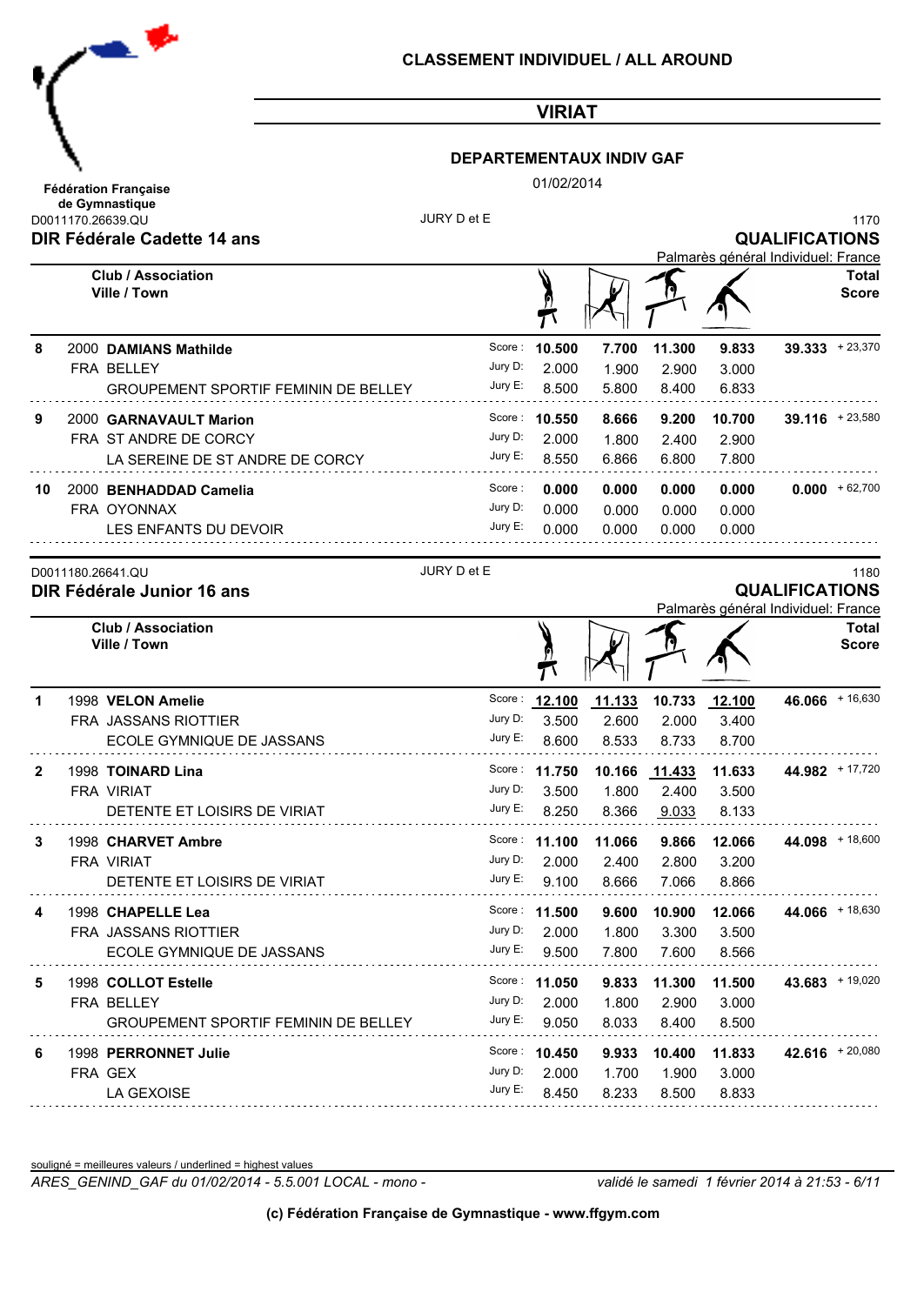

### **DEPARTEMENTAUX INDIV GAF**

01/02/2014

|    | D0011180.26641.QU<br><b>DIR Fédérale Junior 16 ans</b> | JURY D et E        |               |        |        |                                     | <b>QUALIFICATIONS</b>                                | 1180                          |
|----|--------------------------------------------------------|--------------------|---------------|--------|--------|-------------------------------------|------------------------------------------------------|-------------------------------|
|    | <b>Club / Association</b><br>Ville / Town              |                    |               |        |        | Palmarès général Individuel: France |                                                      | <b>Total</b><br><b>Score</b>  |
| 7  | 1998 MOINE Elsa                                        | Score :            | 10.700        | 10.700 | 8.100  | 11.700                              | $41.200 + 21,500$                                    |                               |
|    | FRA MONTLUEL                                           | Jury D:            | 2.000         | 2.600  | 2.700  | 3.300                               |                                                      |                               |
|    | LA SEREINE DE MONTLUEL                                 | Jury E:            | 8.700         | 8.100  | 5.400  | 8.400                               |                                                      |                               |
| 8  | 1998 MANGEL Morgane                                    |                    | Score: 10.800 | 9.666  | 9.333  | 11.366                              | 41.165 $+21,530$                                     |                               |
|    | FRA GEX                                                | Jury D:            | 2.000         | 1.700  | 1.800  | 3.100                               |                                                      |                               |
|    | LA GEXOISE                                             | Jury E:            | 8.800         | 7.966  | 7.533  | 8.266                               |                                                      |                               |
| 9  | 1998 LEROY Coralie                                     |                    | Score: 10.400 | 8.966  | 9.633  | 11.666                              |                                                      | $40.665$ + 22,030             |
|    | FRA GEX                                                | Jury D:            | 2.000         | 1.700  | 2.400  | 3.000                               |                                                      |                               |
|    | LA GEXOISE                                             | Jury E:            | 8.400         | 7.266  | 7.233  | 8.666                               |                                                      |                               |
| 10 | 1998 NIX Julia                                         | Score:             |               | 9.966  | 9.433  |                                     | $19.399 + 43,300$                                    |                               |
|    | FRA VIRIAT                                             | Jury D:            |               | 1.700  | 2.400  |                                     |                                                      |                               |
|    | DETENTE ET LOISIRS DE VIRIAT                           | Jury E:            |               | 8.266  | 7.033  |                                     |                                                      |                               |
|    | <b>Club / Association</b><br>Ville / Town              |                    |               |        |        | Palmarès général Individuel: France |                                                      | <b>Total</b><br><b>Score</b>  |
| 1  | 1993 BARBARET Elisa                                    |                    | Score: 10.750 | 10.666 | 10.366 | 11.033                              | $42.815$ + 19,880                                    |                               |
|    | FRA LAGNIEU                                            | Jury D:            | 2.000         | 2.400  | 2.400  | 3.000                               |                                                      |                               |
|    | ASSOCIATION SPORTIVE ET CULTURELLE DE L                | Jury E:            | 8.750         |        |        |                                     |                                                      |                               |
|    |                                                        |                    |               | 8.266  | 7.966  | 8.033                               |                                                      |                               |
|    | D0013101.27100.QU<br><b>FEDERAL ZONE BMC INDIV</b>     | JURY D et E        | $\mathbf{v}$  |        |        |                                     | <b>QUALIFICATIONS</b><br>Palmarès général Individuel |                               |
|    | <b>Club / Association</b><br>Ville / Town              |                    |               |        |        |                                     |                                                      |                               |
| 1  | 1999 AMEUR Kenza                                       |                    | Score: 12.033 | 11.800 | 12.066 | 11.566                              | $47.465$ + 15,230                                    |                               |
|    | FRA AMBERIEU EN BUGEY                                  | Jury D:            | 3.000         | 3.000  | 3.100  | 3.100                               |                                                      | 3101<br>Total<br><b>Score</b> |
|    | AMICALE LAIQUE JULES FERRY                             | Jury E:            | 9.033         | 8.800  | 8.966  | 8.466                               |                                                      |                               |
| 2  | 1999 AMEUR Cheyenne                                    | Score :            | 12.000        | 11.433 | 11.233 | 11.866                              |                                                      | $46.532 + 16,170$             |
|    | FRA AMBERIEU EN BUGEY                                  | Jury D:<br>Jury E: | 3.000         | 3.000  | 3.100  | 3.100                               |                                                      |                               |

souligné = meilleures valeurs / underlined = highest values

*ARES\_GENIND\_GAF du 01/02/2014 - 5.5.001 LOCAL - mono - validé le samedi 1 février 2014 à 21:53 - 7/11*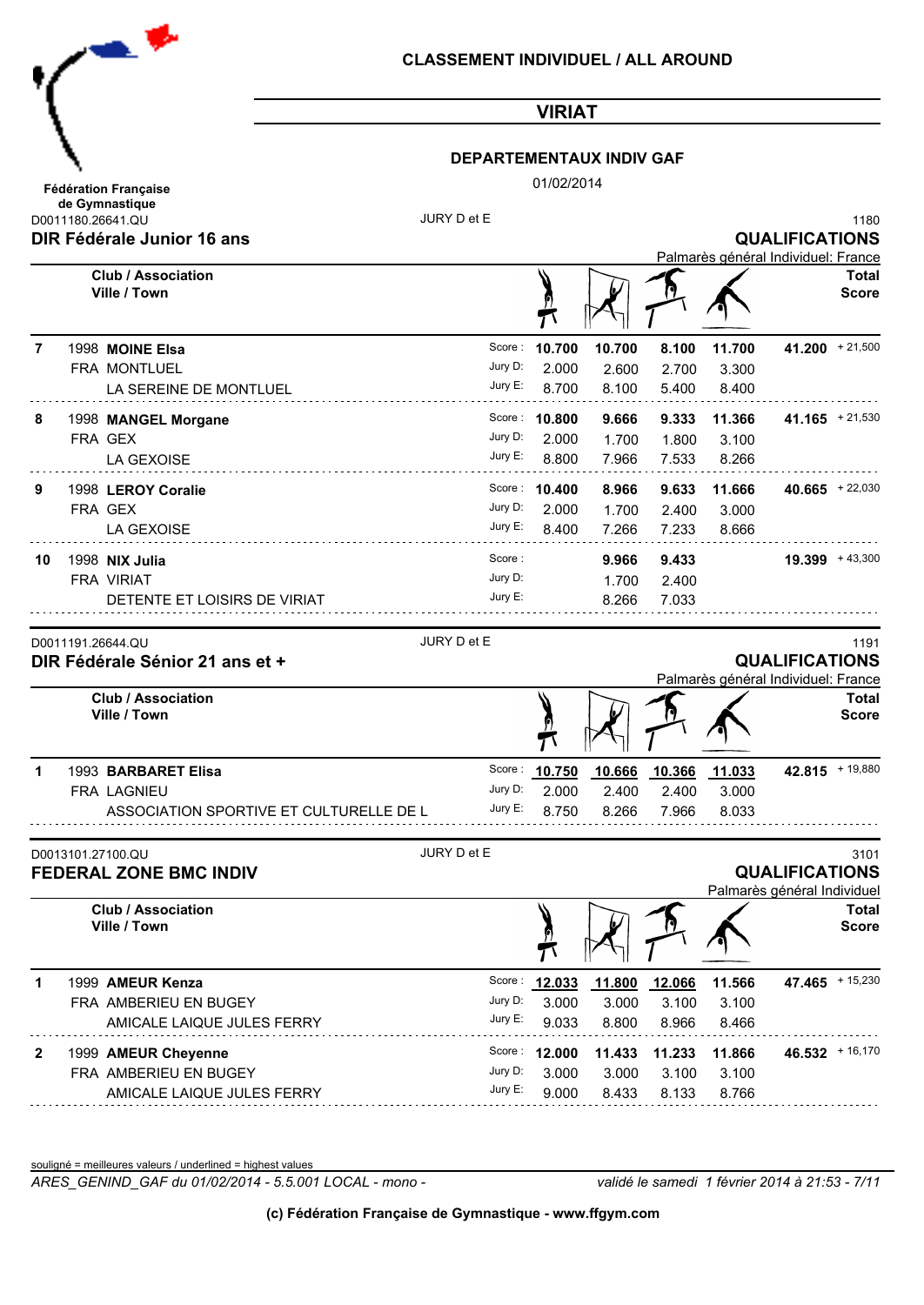

### **DEPARTEMENTAUX INDIV GAF**

01/02/2014

|     | <b>FEDERAL ZONE BMC INDIV</b>                                         |                    |                      |                |                 |                | <b>QUALIFICATIONS</b><br>Palmarès général Individuel |                       |
|-----|-----------------------------------------------------------------------|--------------------|----------------------|----------------|-----------------|----------------|------------------------------------------------------|-----------------------|
|     | <b>Club / Association</b><br>Ville / Town                             |                    |                      |                |                 |                |                                                      | Total<br><b>Score</b> |
| 3   | 2001 RODRIGUEZ Eva                                                    | Score :<br>Jury D: | 11.766<br>3.000      | 10.700         | 11.333<br>2.600 | 11.566         | $45.365$ + 17,330                                    |                       |
|     | <b>ESP FERNEY VOLTAIRE</b><br>AGYM 'PAYS DE GEX - ENFANTS DE FERNEY V | Jury E:            | 8.766                | 2.900<br>7.800 | 8.733           | 3.100<br>8.466 |                                                      |                       |
| 4   | 2000 SASTOURNE HALETOU Marine                                         |                    | Score: 10.866        | 11.200         | 10.800          | 11.600         | 44.466 + 18,230                                      |                       |
|     | FRA BELLEY                                                            | Jury D:            | 2.500                | 3.000          | 2.500           | 3.100          |                                                      |                       |
|     | <b>GROUPEMENT SPORTIF FEMININ DE BELLEY</b>                           | Jury E:            | 8.366                | 8.200          | 8.300           | 8.500          |                                                      |                       |
| 5   | 1999 AMON Marie                                                       |                    | Score: 11.400        | 9.400          | 11.333          | 12.100         | 44.233 + 18,470                                      |                       |
|     | FRA AMBERIEU EN BUGEY                                                 | Jury D:            | 2.500                | 2.400          | 3.100           | 3.100          |                                                      |                       |
|     | AMICALE LAIQUE JULES FERRY                                            | Jury E:            | 8.900                | 7.000          | 8.233           | 9.000          |                                                      |                       |
| 6   | 2002 CURT Adeline                                                     | Score :            | 10.866               | 11.000         | 10.700          | 11.500         | 44.066 + 18,630                                      |                       |
|     | <b>FRA VIRIAT</b>                                                     | Jury D:            | 2.000                | 2.900          | 3.100           | 3.000          |                                                      |                       |
|     | DETENTE ET LOISIRS DE VIRIAT                                          | Jury E:            | 8.866                | 8.100          | 7.600           | 8.500          |                                                      |                       |
| 7   | 2000 GRAND Laurie                                                     |                    | Score: 10.433        | 10.166         | 11.233          | 12.133         | 43.965 + 18,730                                      |                       |
|     | FRA AMBERIEU EN BUGEY                                                 | Jury D:            | 2.000                | 2.900          | 3.100           | 3.100          |                                                      |                       |
|     | AMICALE LAIQUE JULES FERRY                                            | Jury E:            | 8.433                | 7.266          | 8.133           | 9.033          |                                                      |                       |
| 8   | 1999 HERTZOG Zana                                                     |                    | Score: 10.966        | 10.100         | 11.466          | 10.966         | 43.498 + 19,200                                      |                       |
|     | FRA BELLEY                                                            | Jury D:            | 2.500                | 2.700          | 3.100           | 3.000          |                                                      |                       |
|     | <b>GROUPEMENT SPORTIF FEMININ DE BELLEY</b>                           | Jury E:            | 8.466                | 7.400          | 8.366           | 7.966          |                                                      |                       |
| 9   | 1999 PAPAZIAN Carla                                                   |                    | Score: 11.266        | 10.866         | 9.633           | 11.700         |                                                      | 43.465 $+ 19,230$     |
|     | FRA AMBERIEU EN BUGEY                                                 | Jury D:            | 2.500                | 2.900          | 2.500           | 3.100          |                                                      |                       |
|     | AMICALE LAIQUE JULES FERRY                                            | Jury E:            | 8.766                | 7.966          | 7.133           | 8.600          |                                                      |                       |
| 10  | 2002 CHARNAY Melodie                                                  | Score :            | 11.500               | 10.100         | 10.000          | 11.633         | $43.233 + 19,470$                                    |                       |
|     | <b>FRA VIRIAT</b>                                                     | Jury D:            | 2.500                | 2.900          | 2.500           | 3.100          |                                                      |                       |
|     | DETENTE ET LOISIRS DE VIRIAT                                          | Jury E:            | 9.000                | 7.200          | 7.500           | 8.533          |                                                      |                       |
|     | 11 1999 TETARD Melissa                                                |                    | Score: <b>10.266</b> | 11.100         |                 | 9.400 11.466   | $42.232 + 20,470$                                    |                       |
|     | FRA ST ANDRE DE CORCY                                                 | Jury D:            | 2.500                | 2.900          | 2.500           | 3.100          |                                                      |                       |
|     | LA SEREINE DE ST ANDRE DE CORCY                                       | Jury E:            | 7.766                | 8.200          | 6.900           | 8.366          |                                                      |                       |
| 12. | 2000 BAUDURET Mathilde                                                |                    | Score: 10.100        | 9.933          | 10.166          | 11.400         | $41.599 + 21,100$                                    |                       |
|     | FRA GEX                                                               | Jury D:            | 2.500                | 2.700          | 3.100           | 3.100          |                                                      |                       |
|     | LA GEXOISE                                                            | Jury E:            | 7.600                | 7.233          | 7.066           | 8.300          |                                                      |                       |
| 13  | 2002 CLOSON Soazig-marie                                              |                    | Score: 10.600        | 9.366          | 9.633           | 11.800         | $41.399 + 21,300$                                    |                       |
|     | FRA BOURG EN BRESSE                                                   | Jury D:            | 2.000                | 2.900          | 3.100           | 3.100          |                                                      |                       |
|     | ENTENTE GYMNIQUE BOURG EN BRESSE                                      |                    | Jury E: $8.600$      | 6.466          | 6.533           | 8.700          |                                                      |                       |

souligné = meilleures valeurs / underlined = highest values

*ARES\_GENIND\_GAF du 01/02/2014 - 5.5.001 LOCAL - mono - validé le samedi 1 février 2014 à 21:53 - 8/11*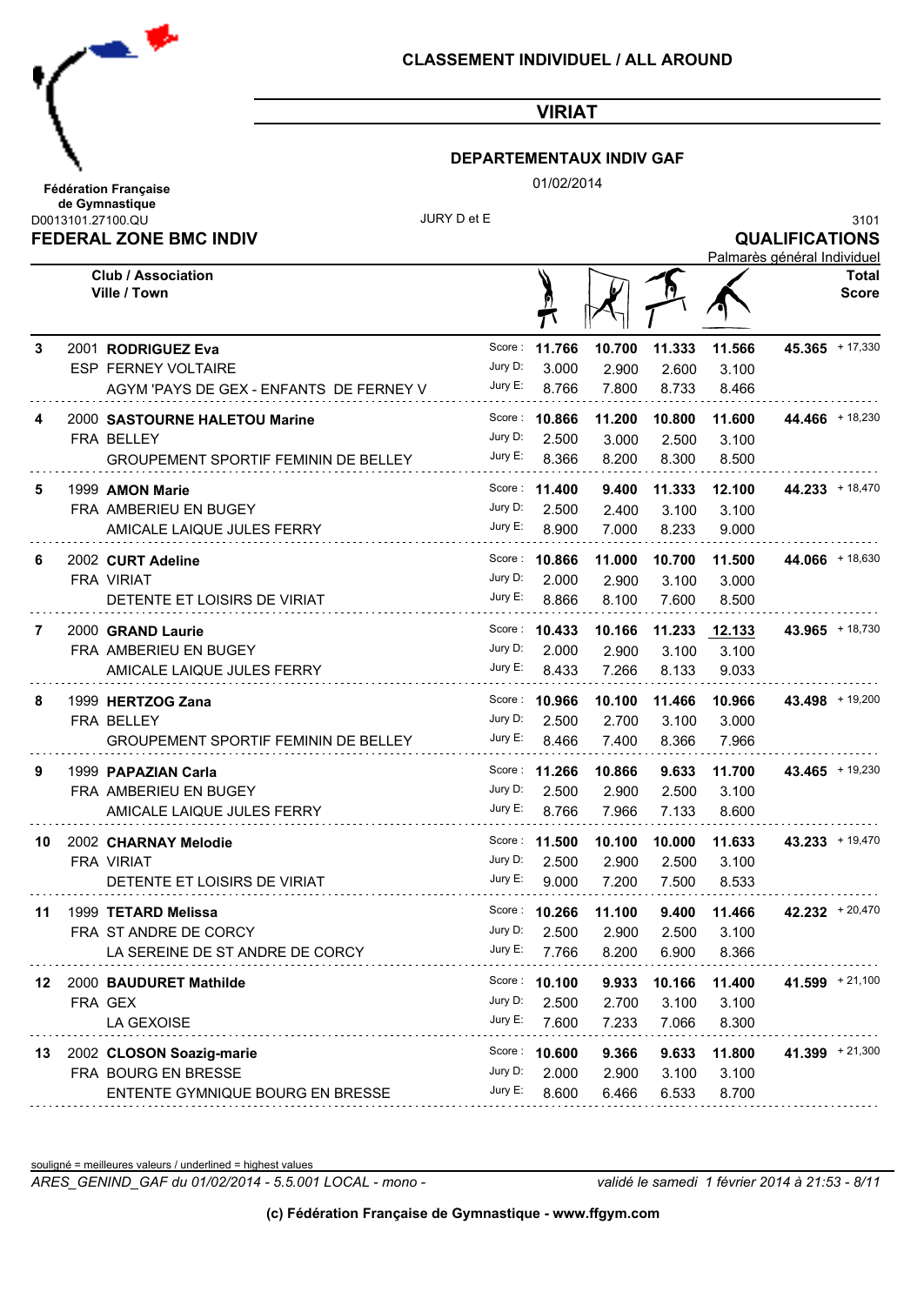|    | 一些                                                                                              | <b>CLASSEMENT INDIVIDUEL / ALL AROUND</b> |                                 |                          |                          |                                        |                                                              |                                      |
|----|-------------------------------------------------------------------------------------------------|-------------------------------------------|---------------------------------|--------------------------|--------------------------|----------------------------------------|--------------------------------------------------------------|--------------------------------------|
|    |                                                                                                 |                                           | <b>VIRIAT</b>                   |                          |                          |                                        |                                                              |                                      |
|    |                                                                                                 | <b>DEPARTEMENTAUX INDIV GAF</b>           |                                 |                          |                          |                                        |                                                              |                                      |
|    | <b>Fédération Française</b>                                                                     |                                           | 01/02/2014                      |                          |                          |                                        |                                                              |                                      |
|    | de Gymnastique<br>D0013101.27100.QU<br><b>FEDERAL ZONE BMC INDIV</b>                            | JURY D et E                               |                                 |                          |                          |                                        | <b>QUALIFICATIONS</b><br>Palmarès général Individuel         | 3101                                 |
|    | <b>Club / Association</b><br>Ville / Town                                                       |                                           |                                 |                          |                          |                                        |                                                              | Total<br><b>Score</b>                |
| 14 | 2001 LARDET Meryl<br>FRA ST ANDRE DE CORCY<br>LA SEREINE DE ST ANDRE DE CORCY                   | Score:<br>Jury D:<br>Jury E:              | 10.533<br>2.000<br>8.533        | 8.733<br>2.900<br>5.833  | 8.466<br>2.400<br>6.066  | 10.666<br>3.100<br>7.566               |                                                              | $38.398 + 24,300$                    |
|    | D0013101.27100.QU<br><b>FEDERAL ZONE BMC INDIV</b><br><b>Club / Association</b><br>Ville / Town | JURY D et E                               |                                 |                          |                          |                                        | <b>QUALIFICATIONS</b><br>Palmarès général Individuel: France | 3101<br><b>Total</b><br><b>Score</b> |
| 1  | 1999 AMEUR Kenza<br>FRA AMBERIEU EN BUGEY<br>AMICALE LAIQUE JULES FERRY                         | Score:<br>Jury D:<br>Jury E:              | 12.033<br>3.000<br>9.033        | 11.800<br>3.000<br>8.800 | 12.066<br>3.100<br>8.966 | 11.566<br>3.100<br>8.466               | $47.465$ + 15,230                                            |                                      |
| 2  | 1999 AMEUR Cheyenne<br>FRA AMBERIEU EN BUGEY<br>AMICALE LAIQUE JULES FERRY                      | Score:<br>Jury D:<br>Jury E:              | 12.000<br>3.000<br>9.000        | 11.433<br>3.000<br>8.433 | 11.233<br>3.100<br>8.133 | 11.866<br>3.100<br>8.766               |                                                              | $46.532 + 16,170$                    |
| 3  | 2000 SASTOURNE HALETOU Marine<br>FRA BELLEY<br><b>GROUPEMENT SPORTIF FEMININ DE BELLEY</b>      | Jury D:<br>Jury E:                        | Score: 10.866<br>2.500<br>8.366 | 11.200<br>3.000<br>8.200 | 2.500<br>8.300           | 10.800 11.600<br>3.100<br>8.500        |                                                              | 44.466 + 18,230                      |
|    | 1999 AMON Marie<br>FRA AMBERIEU EN BUGEY<br>AMICALE LAIQUE JULES FERRY                          | Jury D:<br>Jury E:                        | Score: 11.400<br>2.500<br>8.900 | 9.400<br>2.400<br>7.000  | 11.333<br>3.100<br>8.233 | 12.100<br>3.100<br>9.000               |                                                              | $44.233 + 18,470$                    |
| 5  | 2002 CURT Adeline<br>FRA VIRIAT<br>DETENTE ET LOISIRS DE VIRIAT                                 | Jury D:<br>Jury E:                        | Score: 10.866<br>2.000<br>8.866 | 11.000<br>2.900<br>8.100 | 10.700<br>3.100<br>7.600 | 11.500<br>3.000<br>8.500               |                                                              | 44.066 + 18,630                      |
| 6  | 2000 GRAND Laurie<br>FRA AMBERIEU EN BUGEY<br>AMICALE LAIQUE JULES FERRY                        | Jury D:<br>Jury E:                        | Score: 10.433<br>2.000<br>8.433 | 10.166<br>2.900<br>7.266 | 3.100<br>8.133           | 11.233 <u>12.133</u><br>3.100<br>9.033 |                                                              | 43.965 + 18,730                      |
| 7  | 1999 HERTZOG Zana<br>FRA BELLEY<br><b>GROUPEMENT SPORTIF FEMININ DE BELLEY</b>                  | Jury D:<br>Jury E:                        | Score: 10.966<br>2.500<br>8.466 | 10.100<br>2.700<br>7.400 | 11.466<br>3.100<br>8.366 | 10.966<br>3.000<br>7.966               |                                                              | 43.498 $+19,200$                     |
| 8  | 1999 PAPAZIAN Carla<br>FRA AMBERIEU EN BUGEY<br>AMICALE LAIQUE JULES FERRY                      | Jury D:<br>Jury E:                        | Score: 11.266<br>2.500<br>8.766 | 10.866<br>2.900<br>7.966 | 9.633<br>2.500<br>7.133  | 11.700<br>3.100<br>8.600               |                                                              | 43.465 $+ 19,230$                    |

souligné = meilleures valeurs / underlined = highest values

*ARES\_GENIND\_GAF du 01/02/2014 - 5.5.001 LOCAL - mono - validé le samedi 1 février 2014 à 21:53 - 9/11*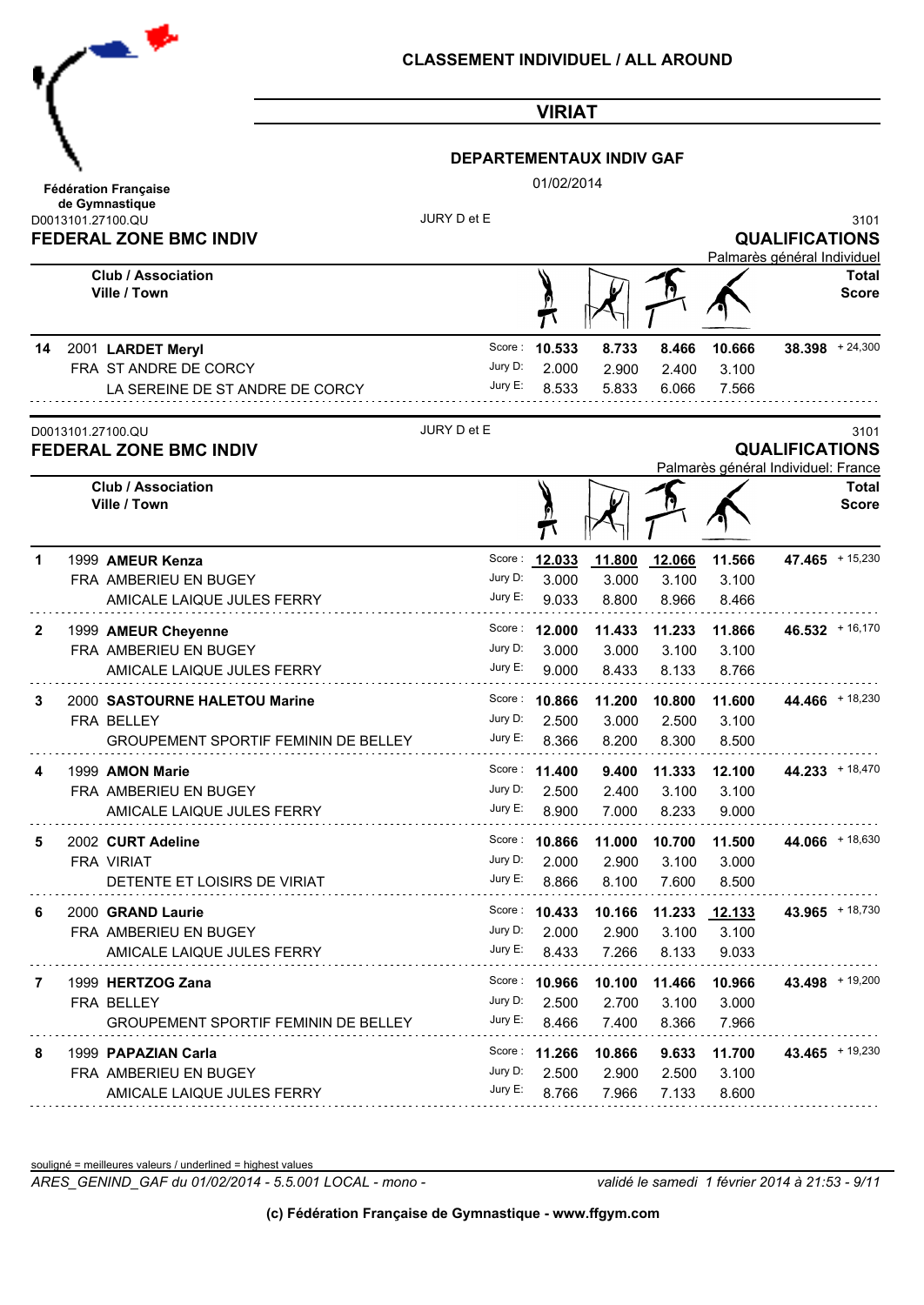

### **DEPARTEMENTAUX INDIV GAF**

01/02/2014

|    | <b>FEDERAL ZONE BMC INDIV</b>                        |             |                |                |                | Palmarès général Individuel: France | <b>QUALIFICATIONS</b> |                              |
|----|------------------------------------------------------|-------------|----------------|----------------|----------------|-------------------------------------|-----------------------|------------------------------|
|    | <b>Club / Association</b><br>Ville / Town            |             |                |                |                |                                     |                       | <b>Total</b><br><b>Score</b> |
| 9  | 2002 CHARNAY Melodie                                 | Score:      | 11.500         | 10.100         | 10.000         | 11.633                              | $43.233 + 19,470$     |                              |
|    | <b>FRA VIRIAT</b>                                    | Jury D:     | 2.500          | 2.900          | 2.500          | 3.100                               |                       |                              |
|    | DETENTE ET LOISIRS DE VIRIAT                         | Jury E:     | 9.000          | 7.200          | 7.500          | 8.533                               |                       |                              |
| 10 | 1999 TETARD Melissa                                  | Score :     | 10.266         | 11.100         | 9.400          | 11.466                              |                       | $42.232 + 20,470$            |
|    | FRA ST ANDRE DE CORCY                                | Jury D:     | 2.500          | 2.900          | 2.500          | 3.100                               |                       |                              |
|    | LA SEREINE DE ST ANDRE DE CORCY                      | Jury E:     | 7.766          | 8.200          | 6.900          | 8.366                               |                       |                              |
| 11 | 2000 BAUDURET Mathilde                               |             | Score: 10.100  | 9.933          | 10.166         | 11.400                              |                       | $41.599 + 21,100$            |
|    | FRA GEX                                              | Jury D:     | 2.500          | 2.700          | 3.100          | 3.100                               |                       |                              |
|    | LA GEXOISE                                           | Jury E:     | 7.600          | 7.233          | 7.066          | 8.300                               |                       |                              |
|    | 2002 CLOSON Soazig-marie                             |             | Score: 10.600  | 9.366          | 9.633          | 11.800                              |                       | $41.399 + 21,300$            |
| 12 | FRA BOURG EN BRESSE                                  | Jury D:     | 2.000          | 2.900          | 3.100          | 3.100                               |                       |                              |
|    | ENTENTE GYMNIQUE BOURG EN BRESSE                     | Jury E:     | 8.600          | 6.466          | 6.533          | 8.700                               |                       |                              |
|    |                                                      |             |                |                |                |                                     |                       |                              |
| 13 | 2001 LARDET Meryl                                    | Jury D:     | Score: 10.533  | 8.733          | 8.466          | 10.666                              |                       | $38.398 + 24,300$            |
|    | FRA ST ANDRE DE CORCY                                | Jury E:     | 2.000<br>8.533 | 2.900<br>5.833 | 2.400<br>6.066 | 3.100<br>7.566                      |                       |                              |
|    | LA SEREINE DE ST ANDRE DE CORCY                      |             |                |                |                |                                     |                       |                              |
|    | D0013102.27101.FI<br><b>FEDERAL ZONE JU/SE INDIV</b> | JURY D et E |                |                |                |                                     |                       | 3102<br><b>FINALES</b>       |
|    |                                                      |             |                |                |                | Palmarès général Individuel: France |                       |                              |
|    | <b>Club / Association</b><br>Ville / Town            |             |                |                |                |                                     |                       | <b>Total</b><br><b>Score</b> |
| 1  | 1998 GAYET Céline                                    | Score:      | 11.550         | 11.366         | 11.733         | 12.400                              | 47.049 + 15,650       |                              |
|    | FRA AMBERIEU EN BUGEY                                | Jury D:     | 3.000          | 3.000          | 3.100          | 3.100                               |                       |                              |
|    | AMICALE LAIQUE JULES FERRY                           | Jury E:     | 8.550          | 8.366          | 8.633          | 9.300                               |                       |                              |
| 2  | 1997 ETASSE Laura                                    |             | Score: 11.650  |                |                | 10.333 11.900 11.766                | 45.649 + 17,050       |                              |
|    | FRA LAGNIEU                                          | Jury D:     | 2.500          | 3.000          | 3.100          | 3.100                               |                       |                              |
|    | ASSOCIATION SPORTIVE ET CULTURELLE DE L              | Jury E:     | 9.150          | 7.333          | 8.800          | 8.666                               |                       |                              |
| 3  | 1996 COQUARD Marine                                  |             | Score: 11.400  | 10.233         | 11.566         | 12.100                              |                       | $45.299$ + 17,400            |
|    | FRA AMBERIEU EN BUGEY                                | Jury D:     | 3.000          | 3.000          | 3.100          | 3.100                               |                       |                              |
|    | AMICALE LAIQUE JULES FERRY                           | Jury E:     | 8.400          | 7.233          | 8.466          | 9.000                               |                       |                              |
| 4  | 1997 BATHIE Lucie                                    |             | Score: 11.900  | 10.133         | 9.833          | 11.933                              |                       | 43.799 + 18,900              |
|    | FRA AMBERIEU EN BUGEY                                |             | Jury D: 3.000  | 3.000          | 3.100          | 3.100                               |                       |                              |

souligné = meilleures valeurs / underlined = highest values

. . . . . . . . . . .

*ARES\_GENIND\_GAF du 01/02/2014 - 5.5.001 LOCAL - mono - validé le samedi 1 février 2014 à 21:53 - 10/11*

AMICALE LAIQUE JULES FERRY JULES AND RESERT AND RESERVE TO A LABOR.

Jury E: 8.900 7.133 6.733 8.833